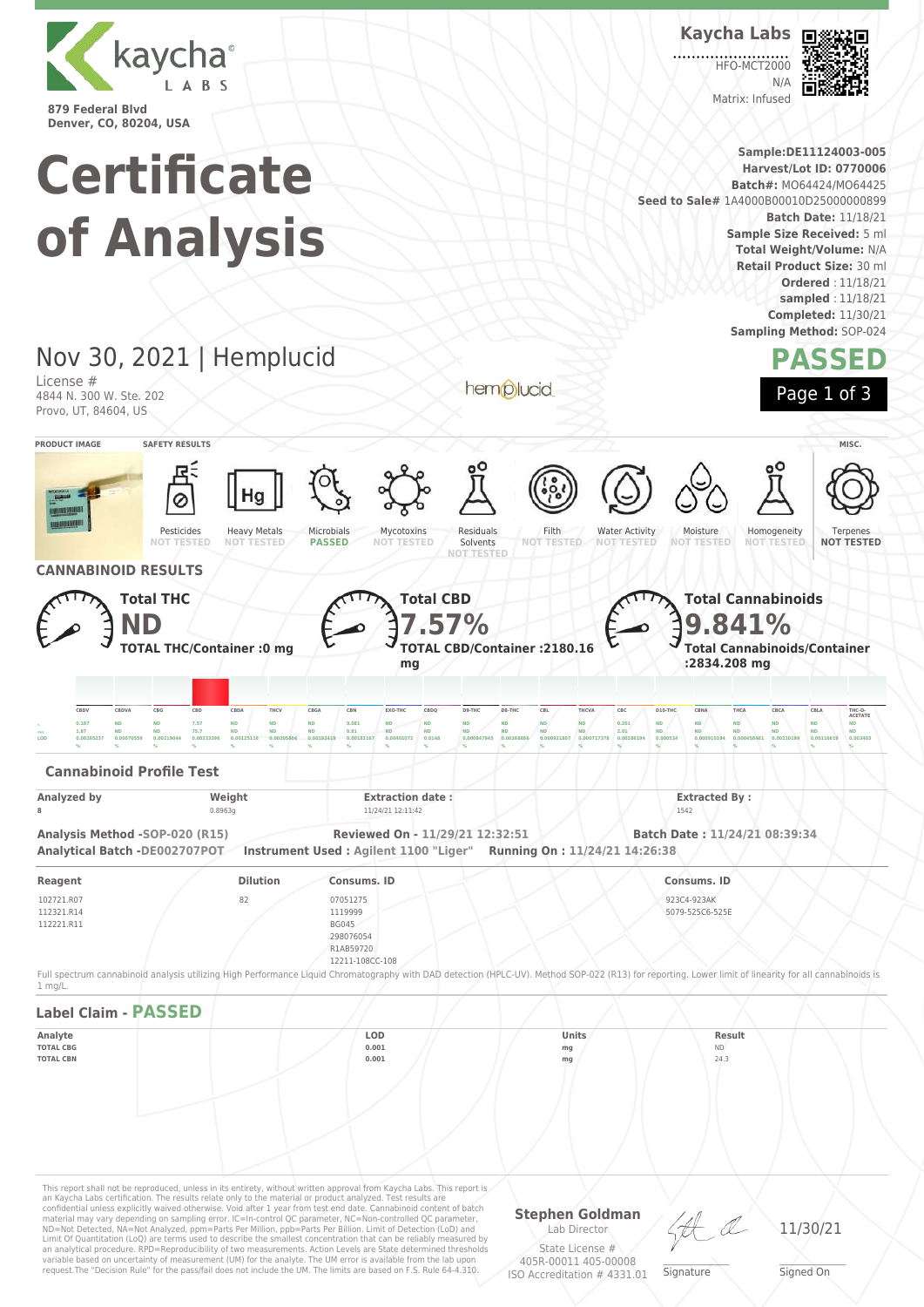

**879 Federal Blvd Denver, CO, 80204, USA** **Kaycha Labs**

HFO-MCT2000 N/A Matrix : Infused



# **Certificate of Analysis MANAIPASSED**

### **Hemplucid**

101521.R04

4844 N. 300 W. Ste. 202 Provo, UT, 84604, US **Telephone:** 7192318261 **Email:** sarah@hemplucid.com **License #:**

**Sample :DE11124003-005 Harvest/LOT ID:0770006 Batch# :** MO64424/MO64425 **Sampled :** 11/18/21 **Ordered :** 11/18/21

**Sample Size Received :** 5 ml **Total Weight/Volume :**N/A **Completed :** 11/30/21**Expires:** 11/30/22 **Sample Method :** SOP-024



| $\Lambda$<br>. 01 | <b>Microbials</b> |     | <b>PASSED</b> |  |
|-------------------|-------------------|-----|---------------|--|
| Analyte           |                   | LOD | <b>Result</b> |  |

**TOTAL\_YEAST\_AND\_MOLD**<br> **SHIGA\_TOXIN\_PRODUCING\_ESCHERICHIA\_COLL\_STEC**<br>
SALMONELLA SPECIES<br>
not present in 1 gram. **SHIGA\_TOXIN\_PRODUCING\_ESCHERICHIA\_COLI\_STEC** not present in 1 gram. **SALMONELLA\_SPECIES** not present in 1 gram.

100419.03

**Analysis Method -SOP-061 (R2); SOP-062 (R2); SOP-063 (R1) Analytical Batch -DE002709MIC Batch Date : 11/27/21 10:44:01 Instrument Used : Microbial - Full Panel Running On : 11/27/21 15:48:55**

| Analyzed by<br>6<br>Reagent | Weight<br>1.9 <sub>0</sub> | <b>Extraction date</b><br>11/30/21 08:11:59 |  |                                       | <b>Extracted By</b><br>6 |  |
|-----------------------------|----------------------------|---------------------------------------------|--|---------------------------------------|--------------------------|--|
|                             | Reagent                    | Reagent                                     |  | <b>Dilution</b> Consums, ID           | Consums, ID              |  |
| 112421.R04<br>112321.R13    | 111621.R05<br>110321.R07   | 102021.21<br>112421.01                      |  | 16564-106C6-106H<br>40898-021C4-021AI | NT10-1212<br>20/08/30    |  |
| 112421.R01                  | 110221.R05                 | 112221.22                                   |  | 210316-361-B                          | 01859                    |  |
| 102121.R02                  | 081821.08                  | 082421.08                                   |  | 210622-687                            | 00103                    |  |
| 101121.R06                  | 050521.02                  | 022221.53                                   |  | 12265-115CC-115                       | CH 2055133               |  |

Microbiological testing for Fungal and Bacterial Identification via Polymerase Chain Reaction (PCR) methods and plating methods. If a pathogenic<br>Escherichia Coli (STEC) or Salmonella is detected in 1g of a sample, the samp

This report shall not be reproduced, unless in its entirety, without written approval from Kaycha Labs. This report is<br>an Kaycha Labs certification. The results relate only to the materal or product analyzed. Test results an analytical procedure. RPD=Reproducibility of two measurements. Action Levels are State determined thresholds<br>variable based on uncertainty of measurement (UM) for the analyte. The UM error is available from the lab upon

### **Stephen Goldman**

Lab Director State License # 405R-00011 405-00008 ISO Accreditation # 4331.01

LA

 $\_\_\_\_\_\_\_\_\_\_\_\_\_\_$ **Signature** 

11/30/21

\_\_\_\_\_\_\_\_\_\_\_\_\_\_\_\_\_\_\_ Signed On